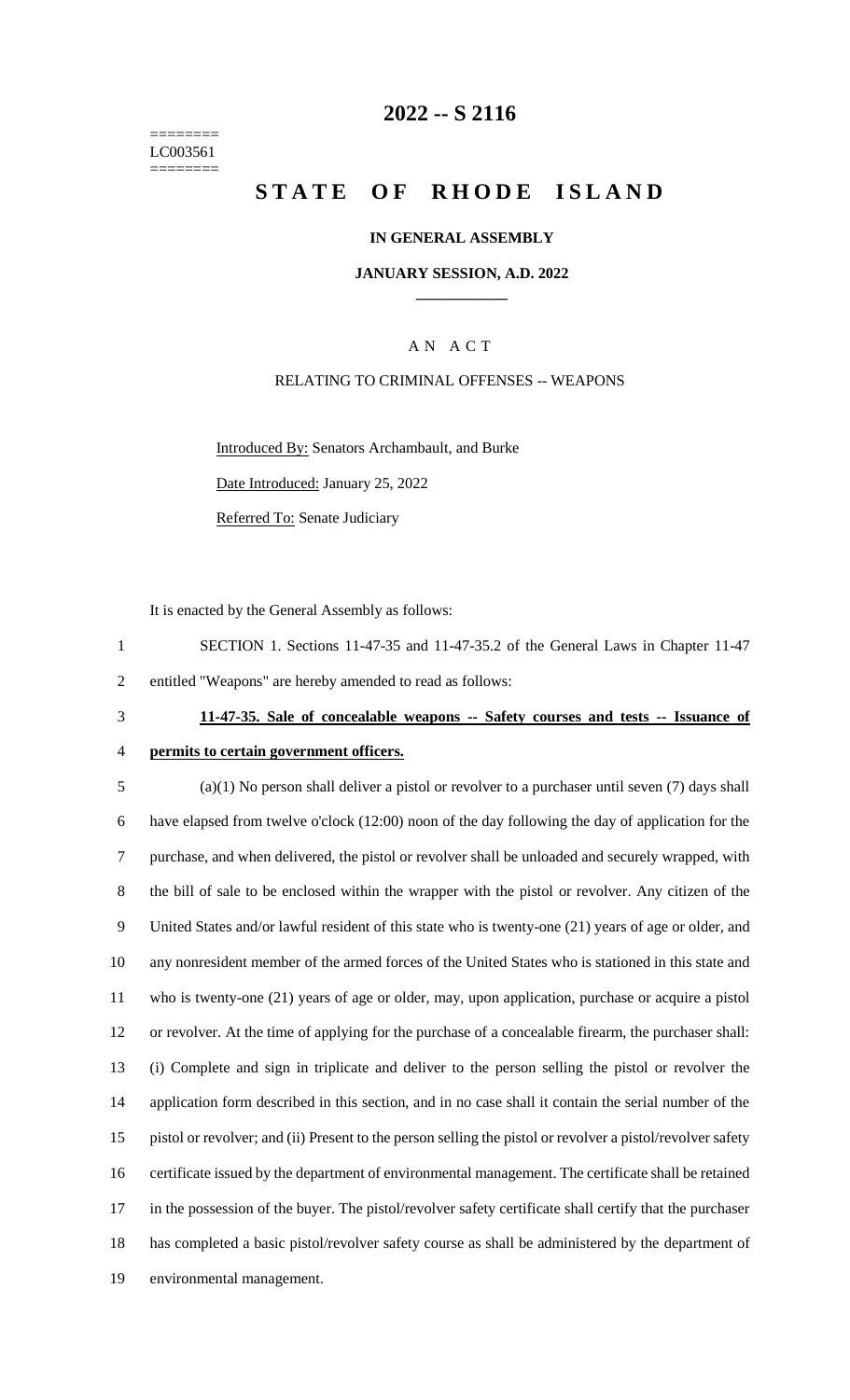| 1              | (Face of application form)                                                                           |
|----------------|------------------------------------------------------------------------------------------------------|
| $\overline{2}$ | Application to Purchase Pistol or Revolver                                                           |
| 3              |                                                                                                      |
| 4              |                                                                                                      |
| 5              |                                                                                                      |
| 6              | (City or town)<br>(Street and number)<br>(State)                                                     |
| 7              |                                                                                                      |
| 8              |                                                                                                      |
| 9              |                                                                                                      |
| 10             |                                                                                                      |
| 11             |                                                                                                      |
| 12             |                                                                                                      |
| 13             |                                                                                                      |
| 14             |                                                                                                      |
| 15             |                                                                                                      |
| 16             |                                                                                                      |
| 17             |                                                                                                      |
| 18             |                                                                                                      |
| 19             |                                                                                                      |
| 20             | (See $§$ 11-47-2)                                                                                    |
| 21             | Have you ever been adjudicated or under confinement as addicted to a controlled substance            |
| 22             |                                                                                                      |
| 23             |                                                                                                      |
| 24             |                                                                                                      |
| 25             |                                                                                                      |
| 26             |                                                                                                      |
| 27             |                                                                                                      |
| 28             |                                                                                                      |
| 29             |                                                                                                      |
| 30             | (See § 11-47-23 for penalty for false information on this application)                               |
| 31             | (Reverse side of application form)                                                                   |
| 32             | AFFIDAVIT: I certify that I have read and am familiar with the provisions of §§ 11-47-1              |
| 33             | -- 11-47-55, inclusive, of the general laws of the State of Rhode Island, and that I am aware of the |
|                |                                                                                                      |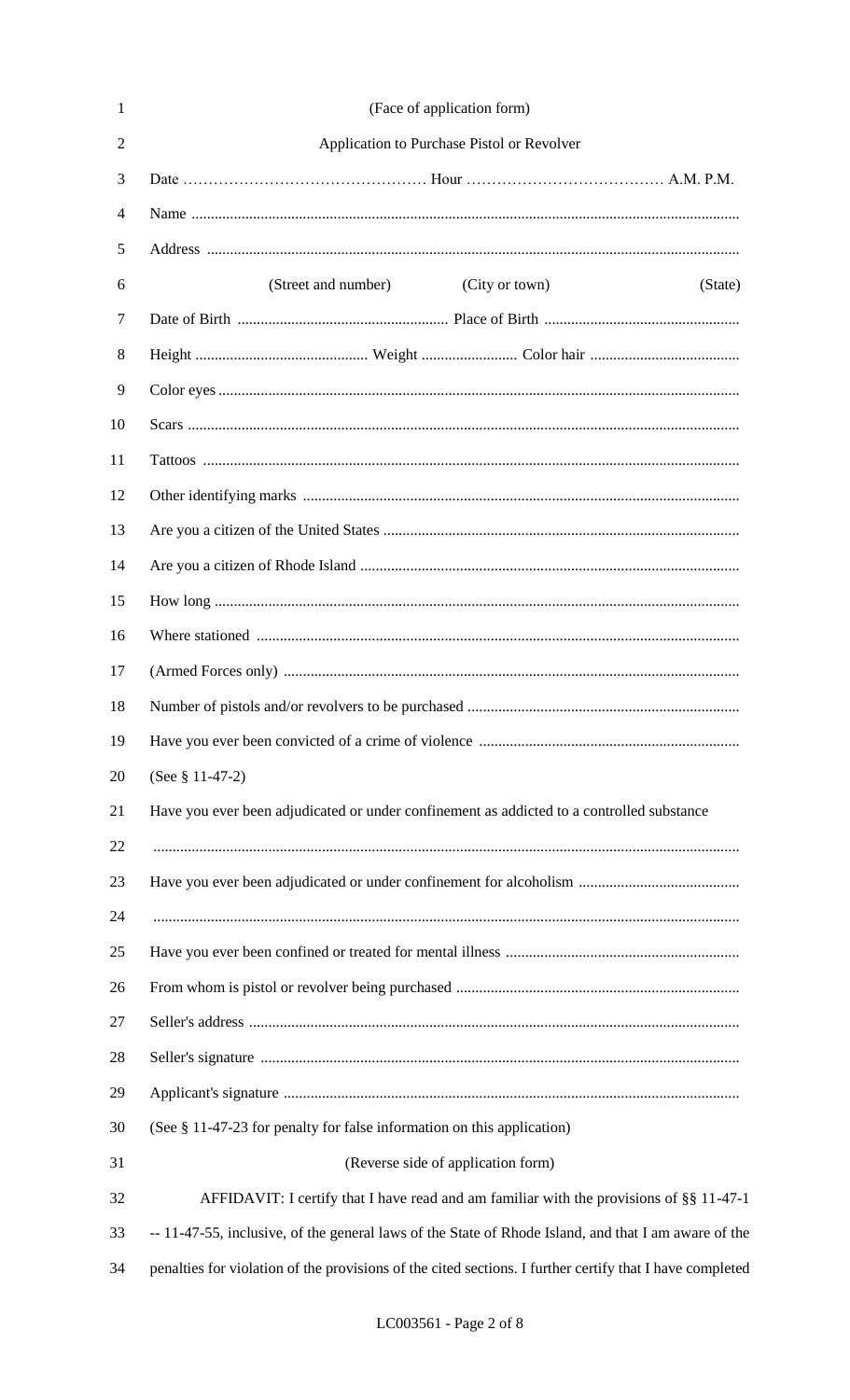| $\mathbf{I}$   | the required basic pistol/revolver safety course.                                                     |
|----------------|-------------------------------------------------------------------------------------------------------|
| $\overline{2}$ |                                                                                                       |
| 3              | (over)                                                                                                |
| $\overline{4}$ |                                                                                                       |
| 5              | State of Rhode Island                                                                                 |
| 6              | Subscribed and sworn before me this  day of  A.D. 20                                                  |
|                | Notary Public                                                                                         |
| 8              |                                                                                                       |
| 9              | (2) The person selling the pistol or revolver shall on the date of application sign and forward       |
| 10             | by registered mail, by delivery in person, or by electronic mail if approved by the applicable police |

 $1 - 1$  the restriction of  $\mathcal{L}_1$  and  $\mathcal{L}_2$  safety course.

 department, the original and duplicate copies of the application to the chief of police in the city or town in which the purchaser has his or her residence or to the superintendent of the Rhode Island state police in the instance where the purchaser either resides in the town of Exeter or resides out of state. The superintendent of the Rhode Island state police or the chief of police in the city or town in which the purchaser has his or her residence shall mark or stamp the original copy of the application form with the date and the time of receipt and return it by the most expeditious means to the person who is selling the pistol or revolver. The triplicate copy duly signed by the person who is selling the pistol or revolver shall within seven (7) days be sent by him or her by registered mail, by delivery in person, or by electronic mail to the attorney general. The person who is selling the pistol or revolver shall retain the original copy duly receipted by the police authority to whom sent or delivered for a period of six (6) years with other records of the sale. It shall be the duty of the police authority to whom the duplicate copy of the application form is sent or delivered to make a background check of the applicant to ascertain whether he or she falls under the provisions of § 11-47-5, § 11-47-6, § 11-47-7, or § 11-47-23. The police authority making such a background check of the applicant may invoice the seller of the pistol or revolver a twenty-five dollar (\$25.00) 26 fee per non-disqualifying background check. If, after the lapse of seven (7) days from twelve o'clock (12:00) noon of the day following application, no disqualifying information has been received from the investigating police authority by the person who is selling the pistol or revolver, he or she will deliver the firearm applied for to the purchaser. Upon the finding of no disqualifying information under the provisions of the above cited sections of this chapter, and in no case later than thirty (30) days after the date of application, the duplicate and triplicate copies of the application will be destroyed. Retention of the duplicate and triplicate copies in violation of this section or any unauthorized use of the information contained in the copies by a person or agency shall be punishable by a fine of not more than one thousand dollars (\$1,000). The provisions of this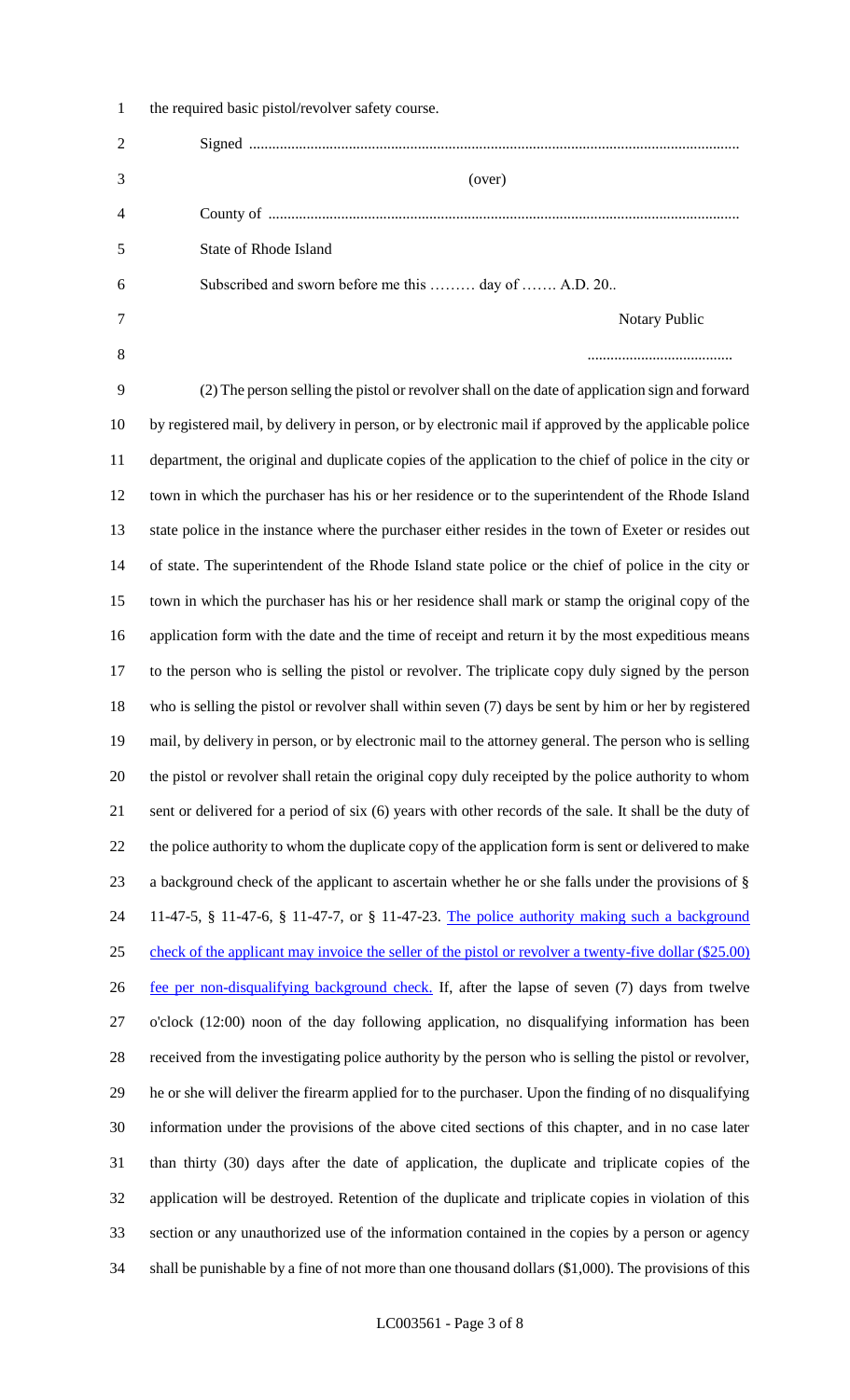section shall not apply to bona fide sales at wholesale to duly licensed retail dealers, nor to purchases by retail dealers duly licensed under the provisions of § 11-47-39.

 (b)(1) The department of environmental management shall establish the basic pistol/revolver safety course required by this section. The safety course shall consist of not less than two (2) hours of instruction in the safe use and handling of pistols and revolvers and the course shall be available to buyers continually throughout the year at convenient times and places but at least monthly at locations throughout the state, or more frequently as required. Proficiency in the use of pistols or revolvers shall not be prerequisite to the issuance of the safety certificate. No person shall be required to complete the course more than once; provided, that any person completing the course who is unable to produce the safety certificate issued by the department of environmental management shall be required to take the course again unless the person provides evidence to the department that he or she has successfully completed the course.

 (2) The administration of the basic pistol/revolver safety course required by this section shall not exceed the cost of thirty-five thousand dollars (\$35,000) in any fiscal year.

 (c) Proof of passage of the department of environmental management's basic hunter safety course will be equivalent to the pistol/revolver safety certificate mandated by this section.

 (d) Any person who has reason to believe that he or she does not need the required handgun 18 safety course may apply by any written means to the department of environmental management to take an objective test on the subject matter of the handgun safety course. The test shall be prepared, as well as an instruction manual upon which the test shall be based, by the department. The manual shall be made available by any means to the applicant who may, within the time limits for application, take the objective test at the department or at any location where the handgun safety course is being given. Any person receiving a passing grade on the test shall be issued a pistol/revolver safety certificate by the department.

(e) [Deleted by P.L. 2005, ch. 20, § 11 and P.L. 2005, ch. 27, § 11.]

 (f) The following persons shall be issued basic pistol/revolver permits by the department of environmental management: sheriffs, deputy sheriffs, the superintendent and members of the state police, prison or jail wardens or their deputies, members of the city or town police force, members of the park police, conservation officers, members of the airport police and officers of the United States government authorized by law to carry a concealed firearm and, at the discretion of the department of environmental management, any person who can satisfactorily establish that he or she formerly held one of these offices or were so authorized.

 (g) Any person who is serving in the Army, Navy, Air Force, Marine Corps, or Coast Guard on active duty shall not be required to obtain a basic pistol/revolver safety certificate or basic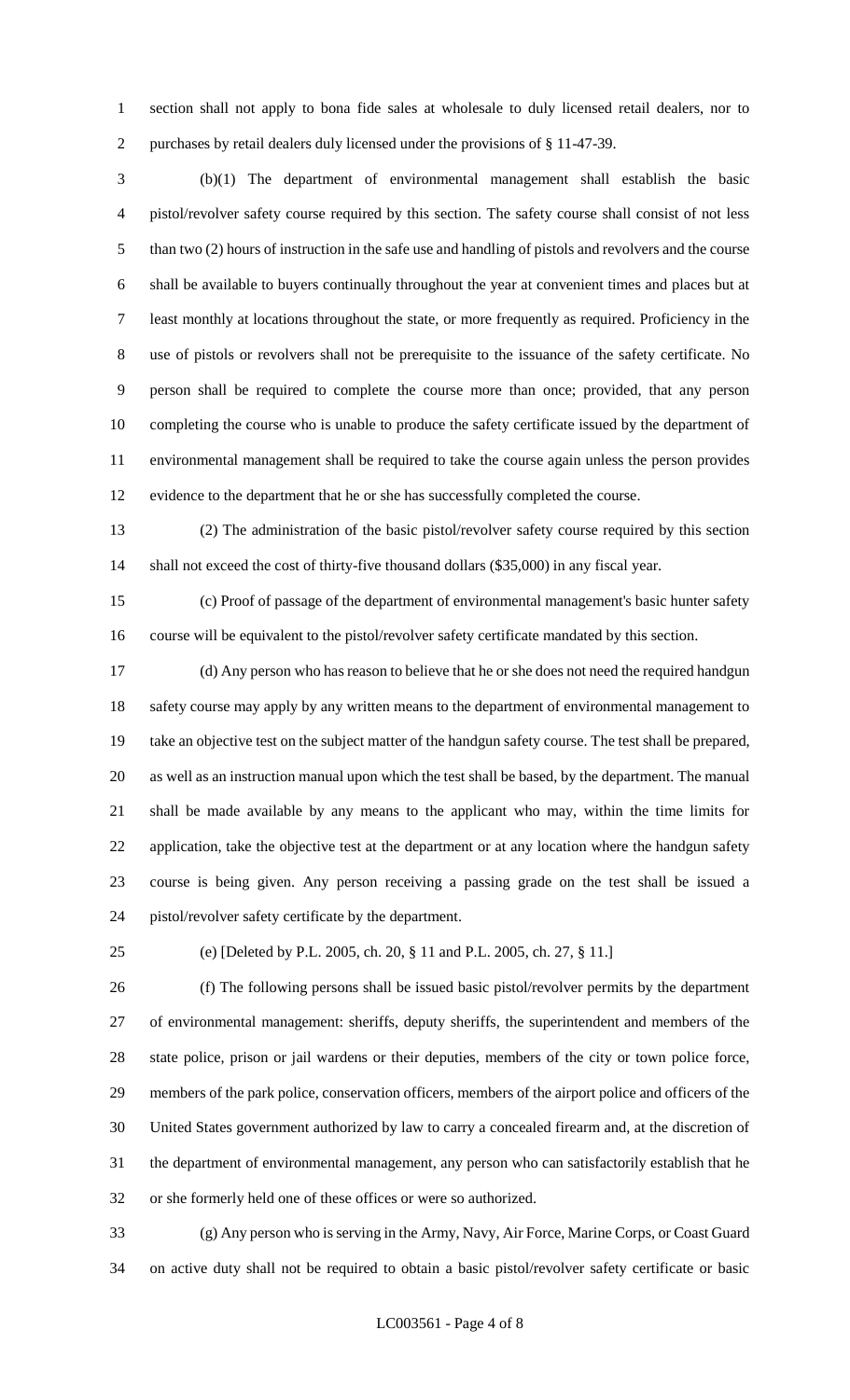pistol/revolver permit under this section so long as he or she remains on active duty.

 (h) Any person who is serving in the active reserve components of the Army, Navy, Air Force, Marine Corps, or Coast Guard, or any person in an active duty paid status in the Rhode Island National Guard, shall not be required to obtain a basic pistol/revolver safety certificate under this section so long as he or she remains in active status.

### **11-47-35.2. Sale of rifles/shotguns.**

 (a) No person shall deliver a rifle or shotgun to a purchaser until seven (7) days shall have elapsed from twelve o'clock (12:00) noon of the day following the day of application for the purchase, and when delivered, the rifle or shotgun shall be unloaded and securely wrapped, with the bill of sale for it to be enclosed within the wrapper with the rifle or shotgun. Any citizen of the United States and/or lawful resident of this state who is eighteen (18) years of age or older, and any nonresident member of the armed forces of the United States who is stationed in this state and who is eighteen (18) years of age or older, may, upon application, purchase or acquire a rifle or shotgun. At the time of applying for the purchase of a shotgun or rifle the purchaser shall complete and sign in triplicate and deliver to the seller the application form described in this section, and in no case shall it contain the serial number of the rifle or shotgun.

| 17 | (Face of application form)                       |
|----|--------------------------------------------------|
| 18 | Application to Purchase Shotgun or Rifle         |
| 19 |                                                  |
| 20 |                                                  |
| 21 |                                                  |
| 22 | (Street and number)<br>(City or town)<br>(State) |
| 23 |                                                  |
| 24 |                                                  |
| 25 |                                                  |
| 26 |                                                  |
| 27 |                                                  |
| 28 |                                                  |
| 29 |                                                  |
| 30 |                                                  |
| 31 |                                                  |
| 32 |                                                  |
| 33 |                                                  |
| 34 |                                                  |
|    |                                                  |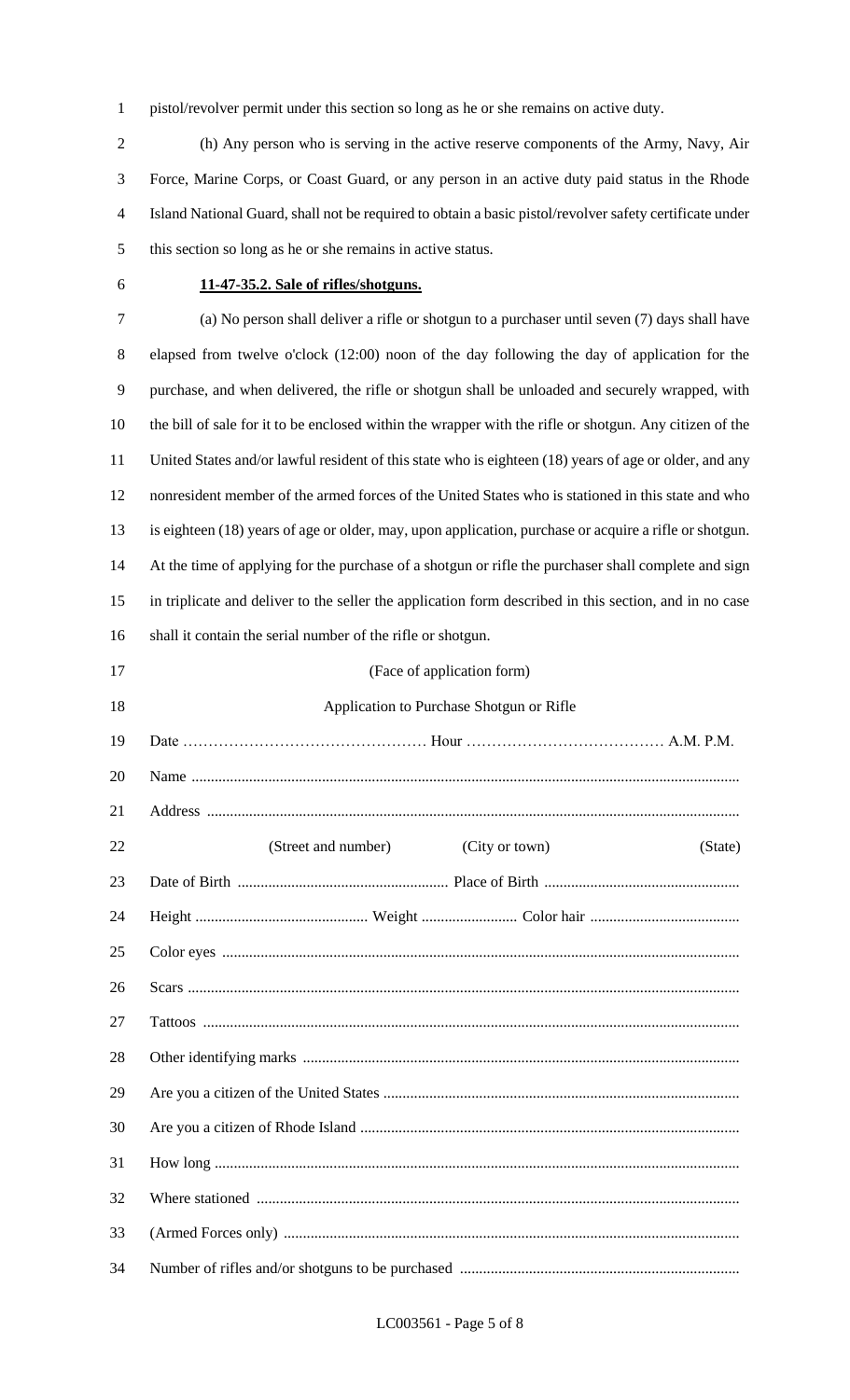| $\mathbf{1}$   |                                                                                                       |
|----------------|-------------------------------------------------------------------------------------------------------|
| $\overline{2}$ | (See § 11-47-2 General Laws of Rhode Island)                                                          |
| 3              | Have you ever been adjudicated or under confinement as addicted to a controlled substance             |
| 4              |                                                                                                       |
| 5              |                                                                                                       |
| 6              |                                                                                                       |
| 7              |                                                                                                       |
| 8              |                                                                                                       |
| 9              |                                                                                                       |
| 10             |                                                                                                       |
| 11             |                                                                                                       |
| 12             | (See § 11-47-23 for penalty for false information on this application)                                |
| 13             | (Reverse side of application form)                                                                    |
| 14             | AFFIDAVIT: I certify that I have read and am familiar with the provisions of §§ 11-47-1               |
| 15             | -- 11-47-59, inclusive, of the general laws of the State of Rhode Island, and that I am aware of the  |
| 16             | penalties for violation of the provisions of the cited sections.                                      |
| 17             |                                                                                                       |
| 18             |                                                                                                       |
| 19             | State of Rhode Island                                                                                 |
| 20             | Subscribed and sworn before me this  day of  A.D. 20                                                  |
| 21             | Notary Public                                                                                         |
| 22             |                                                                                                       |
| 23             | (b) The person who is selling the rifle or shotgun shall, on the date of application, sign and        |
| 24             | forward by registered mail or by delivery in person, or by electronic mail if approved by the         |
| 25             | applicable police department, the original and duplicate copies of the application to the chief of    |
| 26             | police in the city or town in which the purchaser has his or her residence or to the superintendent   |
| 27             | of the Rhode Island state police in the instance where the purchaser either resides in the town of    |
| 28             | Exeter or resides out of state. The superintendent of the Rhode Island state police or the chief of   |
| 29             | police in the city or town in which the purchaser has his or her residence shall mark or stamp the    |
| 30             | original copy of the application form with the date and time of receipt and return it by the most     |
| 31             | expeditious means to the seller. The triplicate copy duly signed by the seller shall within seven (7) |
| 32             | days be sent by him or her by registered mail, by delivery in person, or by electronic mail, to the   |
| 33             | attorney general. The person who is selling the rifle or shotgun shall retain the original copy duly  |
| 34             | receipted by the police authority to whom sent or delivered for a period of six (6) years with other  |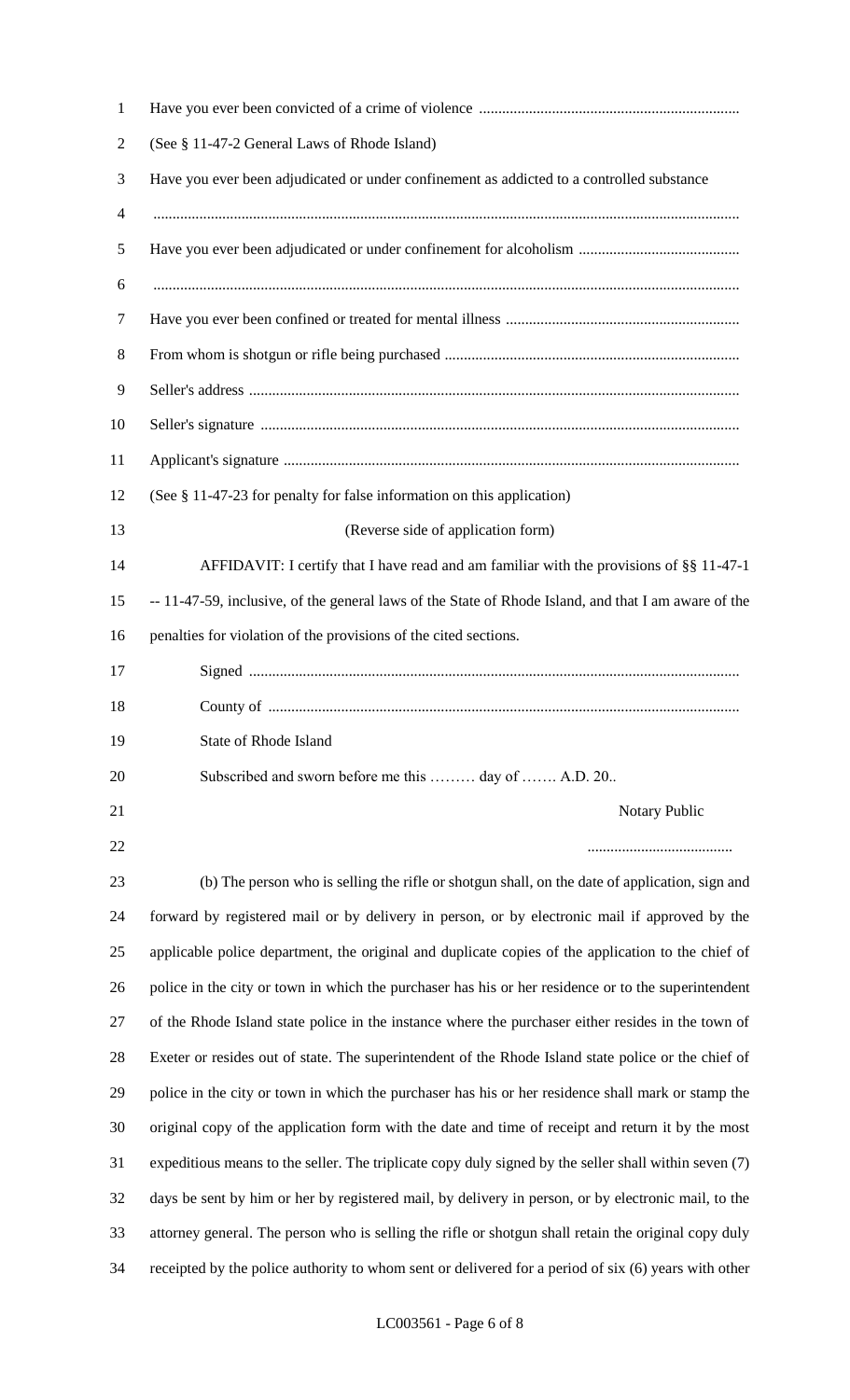records of the sale. It shall be the duty of the police authority to whom the duplicate copy of the application form is sent or delivered to make a background check of the applicant to ascertain whether he or she falls under the provisions of § 11-47-5, § 11-47-6, § 11-47-7, or § 11-47-23. The police authority making such a background check may invoice the seller of the rifle or shotgun a 5 twenty-five dollar (\$25.00) fee per non-disqualifying background check. If, after the lapse of seven (7) days from twelve o'clock (12:00) noon of the day following application, no disqualifying information has been received from the investigating police authority by the person who is selling the rifle or shotgun, he or she will deliver the firearm applied for to the purchaser. Upon the finding of no disqualifying information under the provisions of the above cited sections of this chapter, and in no case later than thirty (30) days after the date of application, the duplicate and triplicate copies of the application will be destroyed. Retention of the duplicate and triplicate copies in violation of this chapter or any unauthorized use of the information contained in them by a person or agency shall be punishable by a fine of not more than one thousand dollars (\$1,000). The provisions of this section shall not apply to bona fide sales at wholesale to duly licensed retail dealers, nor to purchases by retail dealers duly licensed under the provisions of § 11-47-39.

 (c) The provisions of this section shall not apply to full-time members of the state police, full-time members of city or town police departments, persons licensed under §§ 11-47-9 and 11- 47-11, or to sales of air rifles or "BB guns" or to sales of antique firearms as defined in § 11-47-2.

SECTION 2. This act shall take effect upon passage.

======== LC003561 ========